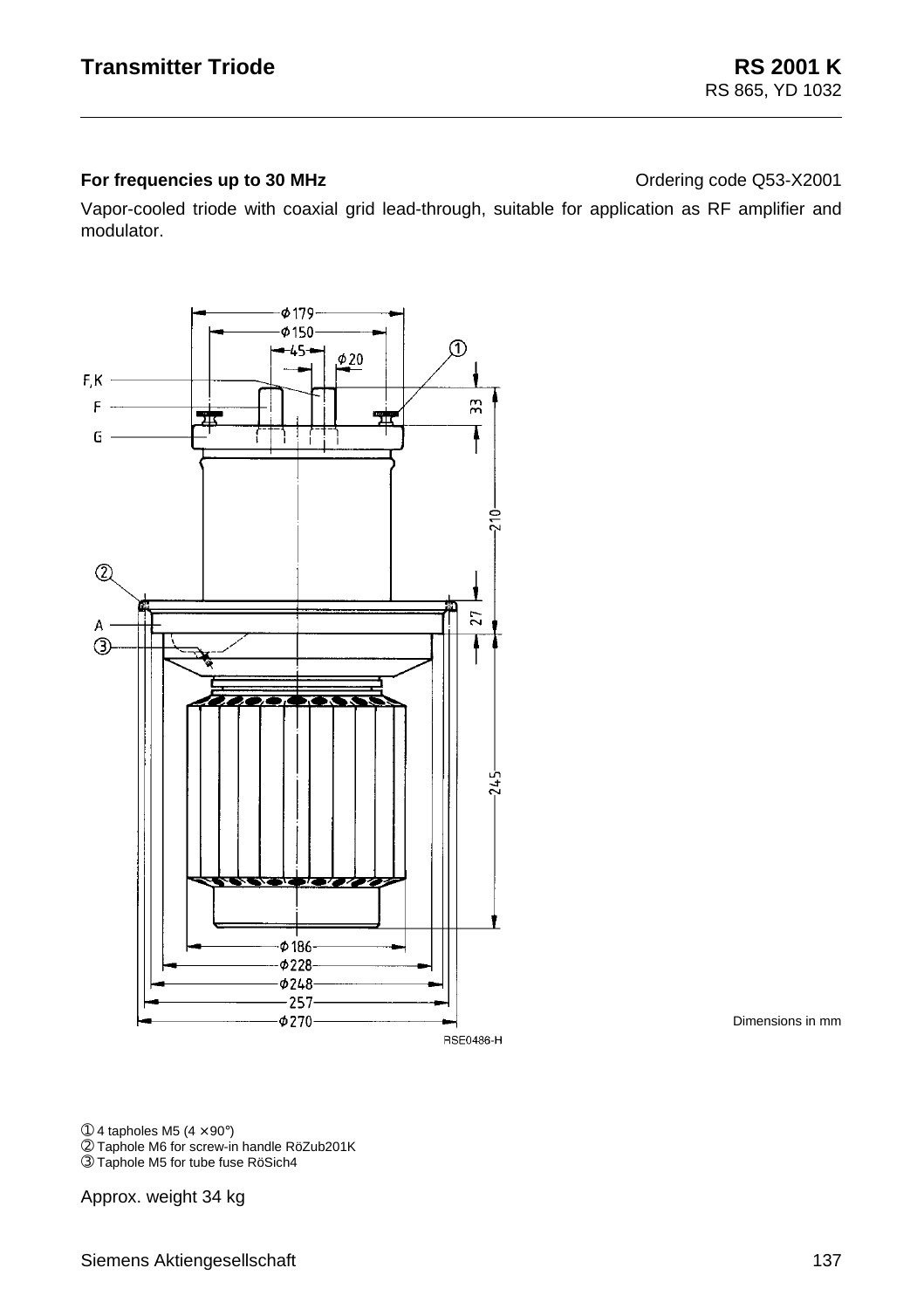# **Heating**

| Heater voltage              | U∈                | 18            |  |
|-----------------------------|-------------------|---------------|--|
| Heater current              | $I_{\sqsubseteq}$ | $\approx 164$ |  |
| Heating: direct             |                   |               |  |
| Cathode: thoriated tungsten |                   |               |  |

## **Characteristics**

| Emission current<br>at $U_{\rm A} = U_{\rm G} = 750$ V                 | lem | 125 | A    |
|------------------------------------------------------------------------|-----|-----|------|
| Amplification factor<br>at $U_{\rm A} = 4$ to 10 kV, $I_{\rm A} = 5$ A | и   | 50  |      |
| Transconductance<br>at $U_{\rm A} = 4$ kV, $I_{\rm A} = 5$ A           | S   | 110 | mA/V |

# **Capacitances**

| Cathode/grid  | $c_{\mathsf{kg}}$ | 170<br>$\approx$ | pF              |
|---------------|-------------------|------------------|-----------------|
| Cathode/anode | $c_{\rm ka}$      | $\approx 4.0$    | pF <sup>1</sup> |
| Grid/anode    | ∟ga               | $\approx 68$     | pF              |

| <b>Accessories</b>                         |                    | Ordering code    |
|--------------------------------------------|--------------------|------------------|
| Mounting instruction                       | RöMo14             |                  |
| Mounting instruction                       | RöMo <sub>25</sub> |                  |
| Cathode connecting strip (2 for each tube) | RöKat41            | Q81-X1141        |
| Socket wrench for tube fuse                | RöZub10            | Q81-X2110        |
| Handle                                     | RöZub201K          | Q81-X2151        |
| Tube fuse                                  | RöSich4            | Q81-X1404        |
| Pull switch for tube fuse                  | RöKt11             | Q81-X1311        |
| Boiler                                     | RöKüV201           | Q81-X1671        |
| Union at water inlet                       | RöKüV41Zub7        | Q81-X1647        |
| Insulating pipe at vapor outlet            | RöKüV201Zub3       | Q81-X1673        |
| Insulating pipe at water inlet             | RöKüV201Zub4       | Q81-X1675        |
| Insulator                                  | RöKüV201Zub5K      | Q81-X1676        |
| Gasket at vapor outlet                     | RöKüV201Zub8       | Q81-X1678        |
| Water level stabilizer with                |                    |                  |
| control electrodes                         | RöZubV4            | Q81-X2105        |
| LL electrolytic target                     | RöEl23             | C65055-A667-A23  |
| Gasket ring for boiler                     | RöN9355            | C65051-A201-C531 |

<sup>1)</sup> Measured by means of a 40 cm  $\times$  40 cm screening plate in the grid terminal plane.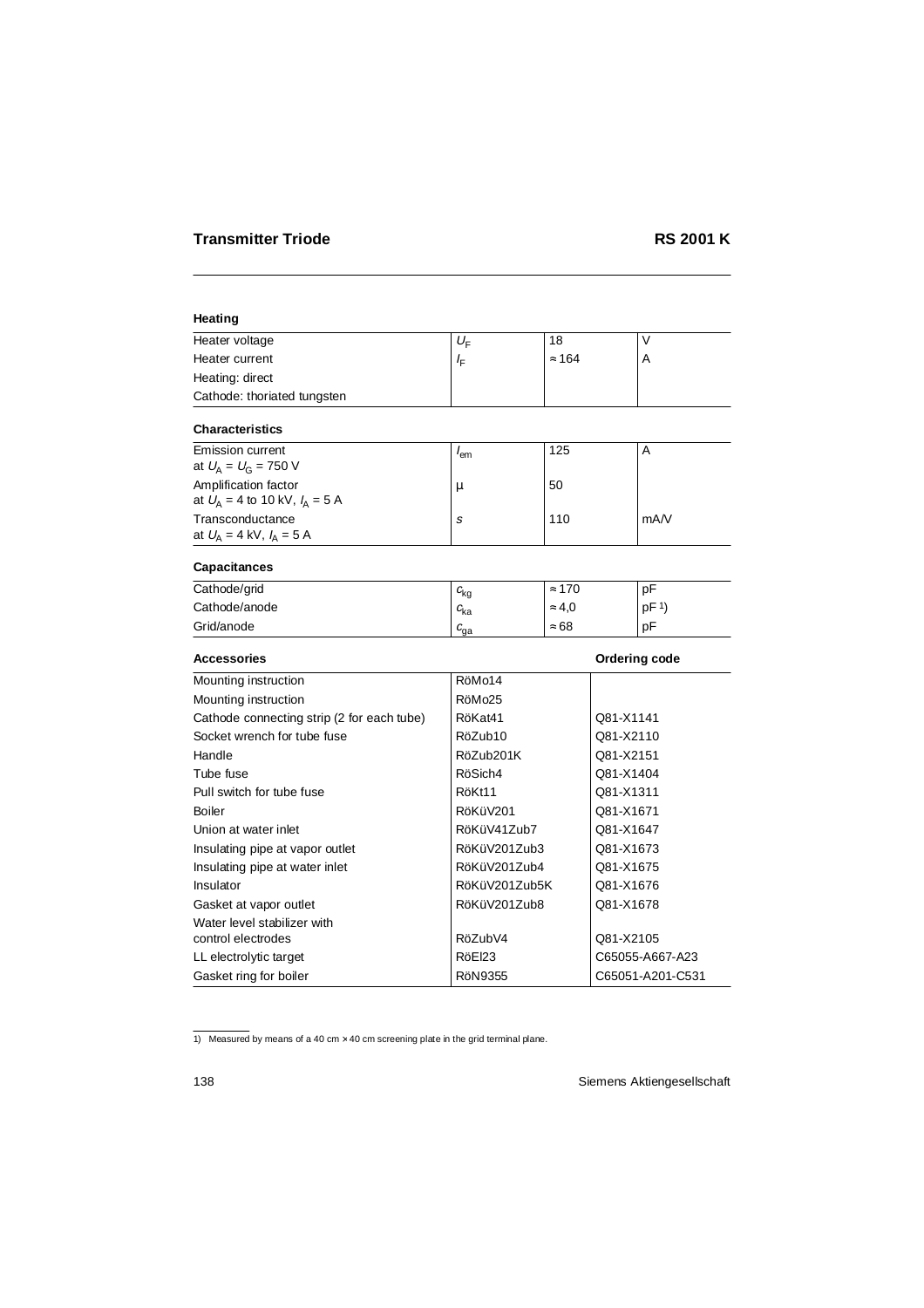## **RF amplifier,**

# **class B operation, grounded cathode circuit**

### **Maximum ratings**

| Frequency            |                  | 10      | 30      | MHz |
|----------------------|------------------|---------|---------|-----|
| Anode voltage (dc)   | $U_{\rm A}$      | 16      | 12,5    | kV  |
| Grid voltage (dc)    | $U_{\rm G}$      | $-1000$ | $-1000$ | ν   |
| Cathode current (dc) | $I_{\mathsf{K}}$ | 30      | 30      | A   |
| Peak cathode current | $I_{KM}$         | 100     | 100     | A   |
| Anode dissipation    | $P_{\rm A}$      | 110     | 110     | kW  |
| Grid dissipation     | $P_{G}$          | 2,0     | 2,0     | kW  |
|                      |                  |         |         |     |

| Frequency                      | f              | $\leq 10$ | $\leq 10$ | $\leq 30$ | $\leq 30$ | <b>MHz</b>        |
|--------------------------------|----------------|-----------|-----------|-----------|-----------|-------------------|
| Output power                   | P <sub>2</sub> | 220       | 150       | 140       | 100       | kW <sup>1</sup>   |
| Anode voltage (dc)             | $U_A$          | 15        | 15        | 12        | 12        | kV                |
| Grid voltage (dc)              | $U_{\rm G}$    | $-300$    | $-285$    | $-230$    | $-230$    | $\vee$            |
| Peak grid voltage (ac)         | $U_{\rm g\,m}$ | 730       | 605       | 600       | 515       | $\vee$            |
| Zero signal anode current (dc) | $I_{A,0}$      | 0,8       | 1,0       | 1,0       | 1,0       | A                 |
| Anode current (dc)             | $I_A$          | 21        | 13,7      | 16        | 11,5      | (A <sup>2</sup> ) |
| Grid current (dc)              | $I_{G}$        | 3,32      | 2,2       | 2,9       | 1,95      | A                 |
| Anode input power              | $P_{BA}$       | 315       | 206       | 192       | 138       | kW                |
| Drive power                    | $P_1$          | 2,17      | 1,3       | 1,6       | 0,95      | kW <sup>1</sup>   |
| Anode dissipation              | $P_{A}$        | 95        | 56        | 52        | 38        | kW                |
| Grid dissipation               | $P_{\rm G}$    | 1,17      | 0.65      | 0,95      | 0.5       | kW                |
| Efficiency                     | η              | 70        | 73        | 73        | 72,5      | %                 |
| Anode load resistance          | $R_{\rm A}$    | 445       | 700       | 475       | 660       | Ω                 |

<sup>1)</sup> Circuit losses are not included. 2) Modulated anode current.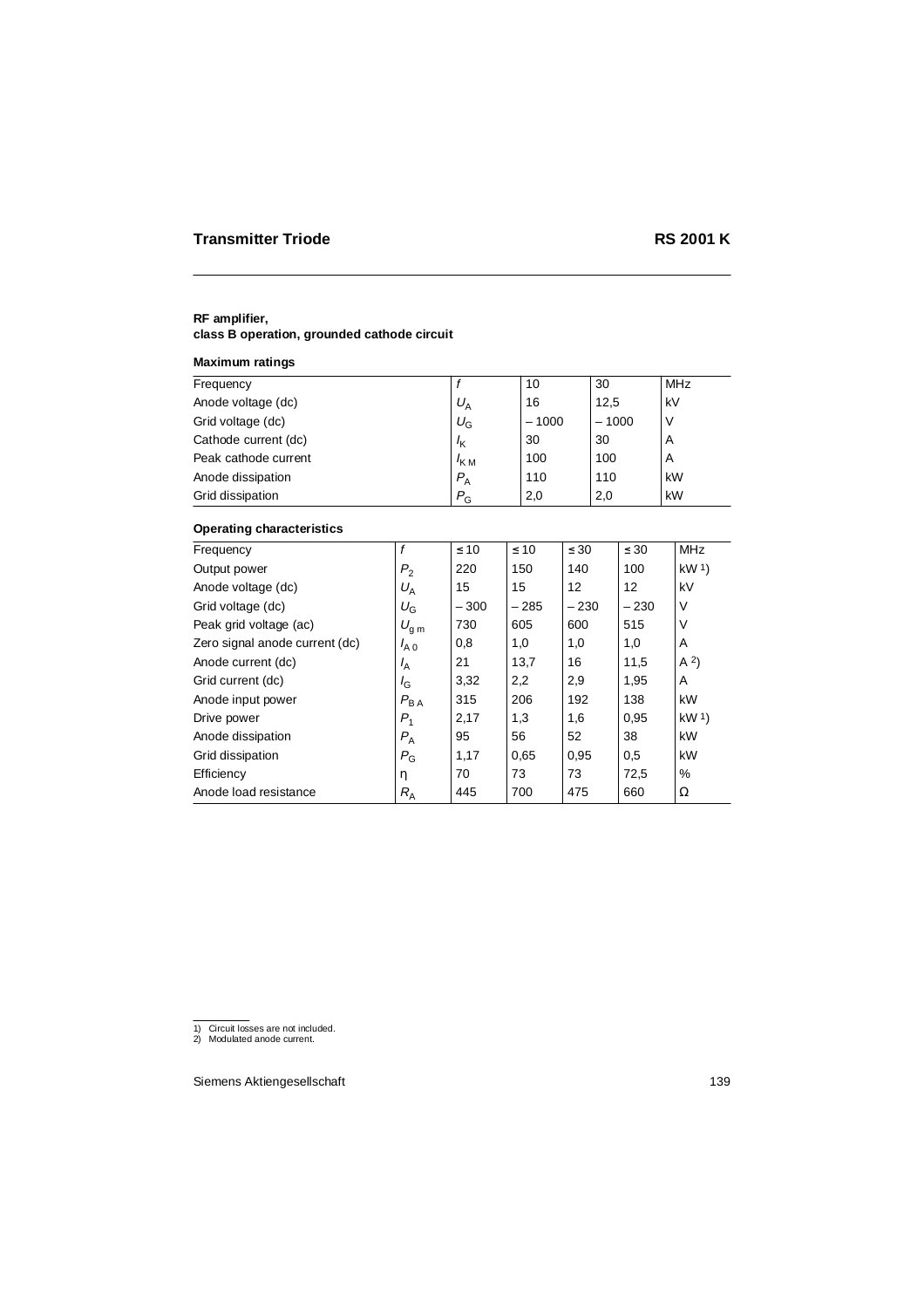## **RF amplifier,**

# **class C operation, grounded cathode circuit**

### **Maximum ratings**

| Frequency            |                  | 10      | 30      | MHz |
|----------------------|------------------|---------|---------|-----|
| Anode voltage (dc)   | $U_{\rm A}$      | 16      | 12,5    | kV  |
| Grid voltage (dc)    | $U_{\rm G}$      | $-1000$ | $-1000$ | ν   |
| Cathode current (dc) | $I_{\mathsf{K}}$ | 30      | 30      | A   |
| Peak cathode current | $I_{KM}$         | 100     | 100     | A   |
| Anode dissipation    | $P_{\rm A}$      | 110     | 110     | kW  |
| Grid dissipation     | $P_{G}$          | 2,0     | 2,0     | kW  |
|                      |                  |         |         |     |

| Frequency              |                | $\leq 10$ | $\leq 30$ | $\leq 30$ | <b>MHz</b>      |
|------------------------|----------------|-----------|-----------|-----------|-----------------|
| Output power           | $P_{2}$        | 200       | 165       | 110       | kW <sup>1</sup> |
| Anode voltage (dc)     | $U_A$          | 14        | 12        | 10        | kV              |
| Grid voltage (dc)      | $U_{\rm G}$    | $-650$    | $-600$    | $-500$    | $\vee$          |
| Peak grid voltage (ac) | $U_{\rm g\,m}$ | 1150      | 1100      | 925       | V               |
| Anode current (dc)     | $I_A$          | 17,6      | 17,1      | 13,8      | A               |
| Grid current (dc)      | $I_{\rm G}$    | 3,8       | 4,0       | 3,4       | A               |
| Anode input power      | $P_{BA}$       | 247       | 205       | 138       | kW              |
| Drive power            | $P_1$          | 4,0       | 4,0       | 2,9       | kW <sup>1</sup> |
| Anode dissipation      | $P_{\rm A}$    | 47        | 40        | 28        | kW              |
| Grid dissipation       | $P_{\rm G}$    | 1,55      | 1,6       | 1,2       | kW              |
| Efficiency             | η              | 81        | 80,5      | 80        | %               |
| Anode load resistance  | $R_{\rm A}$    | 442       | 387       | 393       | Ω               |

<sup>1)</sup> Circuit losses are not included.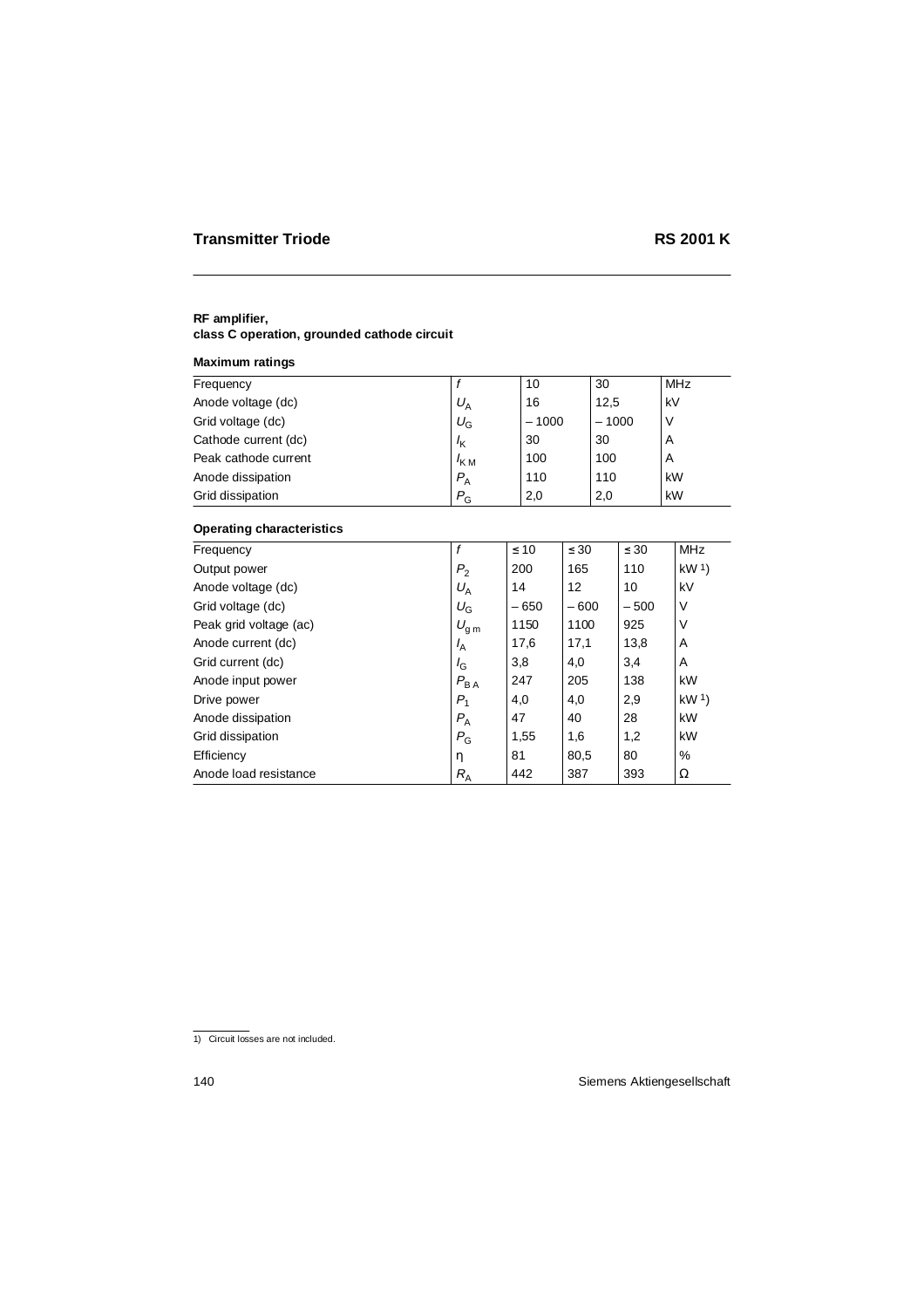#### **Anode voltage modulation, constant RF grid ac voltage, grounded cathode circuit**

#### **Maximum ratings**

| Frequency            |                  | 30      | MHz |
|----------------------|------------------|---------|-----|
| Anode voltage (dc)   | $U_{\mathsf{A}}$ | 11,5    | kV  |
| Grid voltage (dc)    | $U_{\rm G}$      | $-1000$ | V   |
| Cathode current (dc) | $I_{\mathsf{K}}$ | 20      | A   |
| Peak cathode current | $I_{KM}$         | 125     | A   |
| Anode dissipation    | $P_{\rm A}$      | 110     | kW  |
| Grid dissipation     | $P_{\rm G}$      | 2,0     | kW  |

| Frequency                | f                  | $\leq 30$ | $\leq 30$ | <b>MHz</b>      |
|--------------------------|--------------------|-----------|-----------|-----------------|
| Carrier power            | $P_{\text{trg}}$   | 100       | 66        | kW <sup>1</sup> |
| Anode voltage (dc)       | $U_A$              | 11        | 10        | kV              |
| Grid bias (dc), fixed    | $U_{\text{G fix}}$ | $-200$    | $-195$    | $\vee$          |
| Grid resistance          | $R_{\rm G}$        | 70        | 80        | Ω               |
| Peak grid voltage (ac)   | $U_{\rm g\,m}$     | 960       | 785       | V               |
| Anode current (dc)       | $I_{\rm A}$        | 11,4      | 8,5       | A               |
| Grid current (dc)        | $I_{\rm G}$        | 4,7       | 3,2       | A               |
| Anode input power        | $P_{BA}$           | 125       | 85        | kW              |
| Drive power              | $P_1$              | 4,3       | 2,3       | kW <sup>1</sup> |
| Anode dissipation        | $P_{\rm A}$        | 25        | 19        | kW <sup>2</sup> |
| Grid dissipation         | $P_{\rm G}$        | 1800      | 850       | W               |
| Efficiency               | η                  | 80        | 77,5      | %               |
| Anode load resistance    | $R_{\rm A}$        | 600       | 765       | Ω               |
| <b>Modulation factor</b> | $\mathsf{m}$       | 100       | 100       | %               |
| Modulation power         | $P_{mod}$          | 62,5      | 42,5      | kW              |
| Grid current (dc)        | $I_{\rm G}$        | 4,8       | 4,0       | $(A^3)$         |
| Drive power              | $P_1$              | 4,2       | 3,0       | kW $(1)$ 3)     |
| Grid current (dc)        | $I_{\rm G}$        | 3,7       | 2,6       | A <sup>4</sup>  |
| Drive power              | $P_1$              | 3,4       | 1,9       | $kW1$ (4)       |

<sup>1)</sup> Circuit losses are not included.

<sup>2)</sup> Even during modulation the indicated maximum ratings must not be exceeded. It has to be observed that during 100 % modulation the plate dissipation increases to about 1,5 times the power dissipation stated for the carrier value.

<sup>3)</sup> Maximum values at  $U_A = 0$  V.

<sup>4)</sup> Maximum values at peak modulation.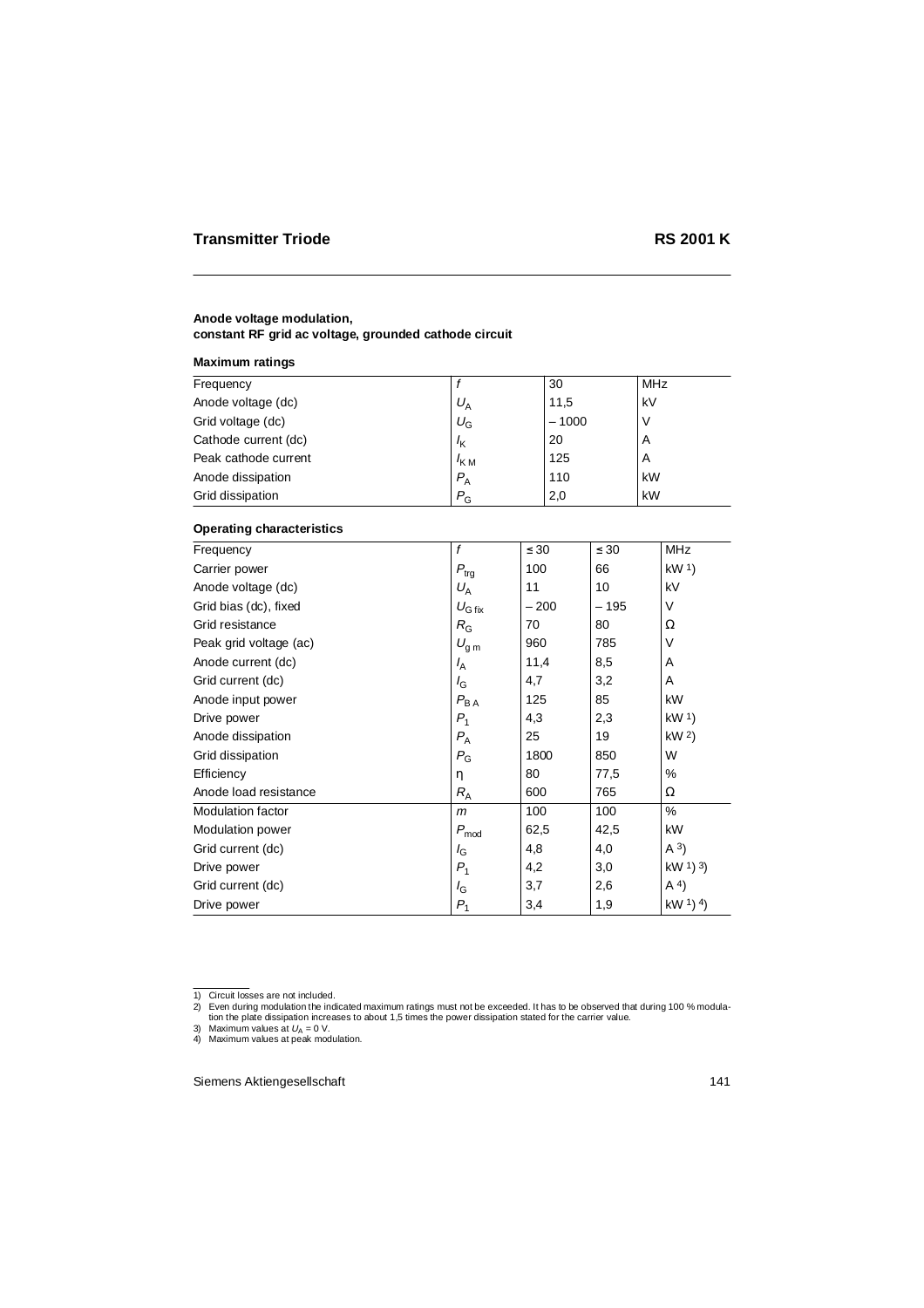## **Anode voltage modulation,**

### **50 % modulated driver stage, grounded cathode circuit**

#### **Maximum ratings**

| Frequency            |                  | 30      | <b>MHz</b> |
|----------------------|------------------|---------|------------|
| Anode voltage (dc)   | $U_{\rm A}$      | 11,5    | kV         |
| Grid voltage (dc)    | $U_{\rm G}$      | $-1000$ |            |
| Cathode current (dc) | $I_{\mathsf{K}}$ | 20      | A          |
| Peak cathode current | $K_{\rm M}$      | 125     | A          |
| Anode dissipation    | $P_{\rm A}$      | 110     | kW         |
| Grid dissipation     | $P_{\rm G}$      | 2,0     | kW         |

| Frequency                      | f                  | $\leq 30$ | <b>MHz</b>      |
|--------------------------------|--------------------|-----------|-----------------|
| Carrier power                  | $P_{\text{trg}}$   | 110       | kW <sup>1</sup> |
| Anode voltage (dc)             | $U_A$              | 11        | kV              |
| Grid bias (dc), fixed          | $U_{\text{G fix}}$ | $-200$    | $\vee$          |
| Grid resistance                | $R_{\rm G}$        | 190       | Ω               |
| Peak grid voltage (ac)         | $U_{\rm g\,m}$     | 1200      | V               |
| Anode current (dc)             | $I_{\mathsf{A}}$   | 12        | A               |
| Grid current (dc)              | $I_{\rm G}$        | 3,1       | A               |
| Anode input power              | $P_{BA}$           | 132       | kW              |
| Drive power                    | $P_1$              | 3,4       | kW <sup>1</sup> |
| Anode dissipation              | $P_{\rm A}$        | 22        | kW <sup>2</sup> |
| Grid dissipation               | $P_{\rm G}$        | 0,96      | kW              |
| Efficiency                     | η                  | 83        | %               |
| Anode load resistance          | $R_{\rm A}$        | 500       | Ω               |
| <b>Modulation factor</b>       | m                  | 100       | %               |
| <b>Modulation power</b>        | $P_{mod}$          | 66        | kW              |
| Grid dissipation at modulation | $P_{G \mod}$       | 1,32      | kW <sup>3</sup> |
| Peak grid voltage (ac)         | $U_{\rm g\,m}$     | 1800      | V <sup>4</sup>  |
| Grid current (dc)              | $I_{\rm G}$        | 5,1       | A <sup>4</sup>  |
| Drive power                    | $P_{1}$            | 8,7       | $kW1$ (4)       |

<sup>1)</sup> Circuit losses are not included.

<sup>-2)</sup> Even during modulation the indicated maximum ratings must not be exceeded. It has to be observed that during 100 % modula<br>tion the plate dissipation increases to about 1,5 times the power dissipation stated for the car

<sup>3)</sup> Average value at  $m = 100$  %.

<sup>4)</sup> Maximum values at peak modulation.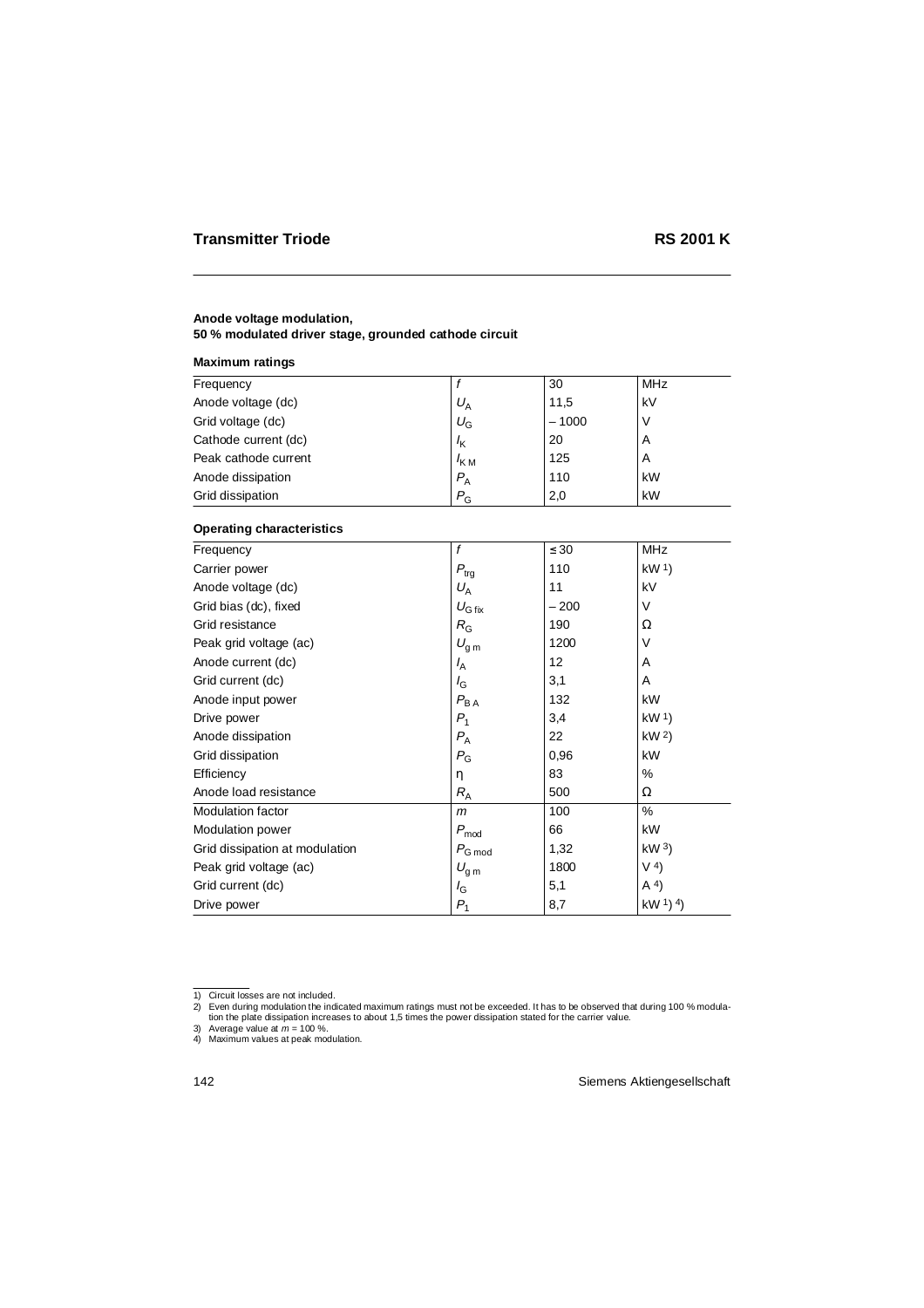### **Anode voltage modulation,**

**50 % modulated driver stage, grounded grid circuit**

#### **Maximum ratings**

| Frequency            |             | 30      | <b>MHz</b> |
|----------------------|-------------|---------|------------|
| Anode voltage (dc)   | $U_A$       | 11,5    | kV         |
| Grid voltage (dc)    | $U_{\rm G}$ | $-1000$ |            |
| Cathode current (dc) | $I_{\rm K}$ | 20      | A          |
| Peak cathode current | $K_{\rm M}$ | 125     | A          |
| Anode dissipation    | $P_{\rm A}$ | 110     | kW         |
| Grid dissipation     | $P_{\rm G}$ | 2,0     | kW         |

| Frequency                       | f                  | $\leq 30$      | <b>MHz</b>        |
|---------------------------------|--------------------|----------------|-------------------|
| Carrier power                   | $P_{\text{trg}}$   | $110 + 12,62$  | kW <sup>1</sup>   |
| Anode voltage (dc)              | $U_A$              | 11             | kV                |
| Grid bias (dc), fixed           | $U_{\text{G fix}}$ | $-200$         | V                 |
| Grid resistance                 | $R_{\rm G}$        | 190            | Ω                 |
| Peak grid voltage (ac)          | $U_{\rm g\,m}$     | 1200           | $\vee$            |
| Anode current (dc)              | $I_{\rm A}$        | 12             | A                 |
| Grid current (dc)               | $I_{\rm G}$        | 3,1            | A                 |
| Anode input power               | $P_{\mathsf{BA}}$  | 132            | kW                |
| Drive power                     | $P_1$              | $3,4 + 12,6^2$ | kW <sup>1</sup>   |
| Anode dissipation               | $P_{\rm A}$        | 22             | kW <sup>3</sup>   |
| Grid dissipation                | $P_{\rm G}$        | 0,96           | kW                |
| Efficiency                      | η                  | 83             | %                 |
| Anode load resistance           | $R_{\rm A}$        | 560            | Ω                 |
| <b>Modulation factor</b>        | m                  | 100            | %                 |
| <b>Modulation power</b>         | $P_{mod}$          | 66             | kW                |
| Grid dissipation at modulation  | $P_{G \mod}$       | 1,32           | kW <sup>4</sup>   |
| Peak grid voltage (ac)          | $U_{\text{g m}}$   | 1800           | V <sup>5</sup>    |
| Grid current (dc)               | $I_{\rm G}$        | 5,1            | (A <sup>5</sup> ) |
| Drive power                     | $P_1$              | $8,7 + 382$    | $kW1$ 5)          |
| Anode dissipation at modulation | $P_{A \mod}$       | 33             | kW                |

<sup>1)</sup> Circuit losses are not included.

<sup>2)</sup> Power transition of the grounded grid circuit.

<sup>3)</sup> Even during modulation the indicated maximum ratings must not be exceeded. It has to be observed that during 100 % modulation the plate dissipation increases to about 1,5 times the power dissipation stated for the carrier value.

<sup>4)</sup> Average value at  $m = 100$  %.

<sup>5)</sup> Maximum values at peak modulation.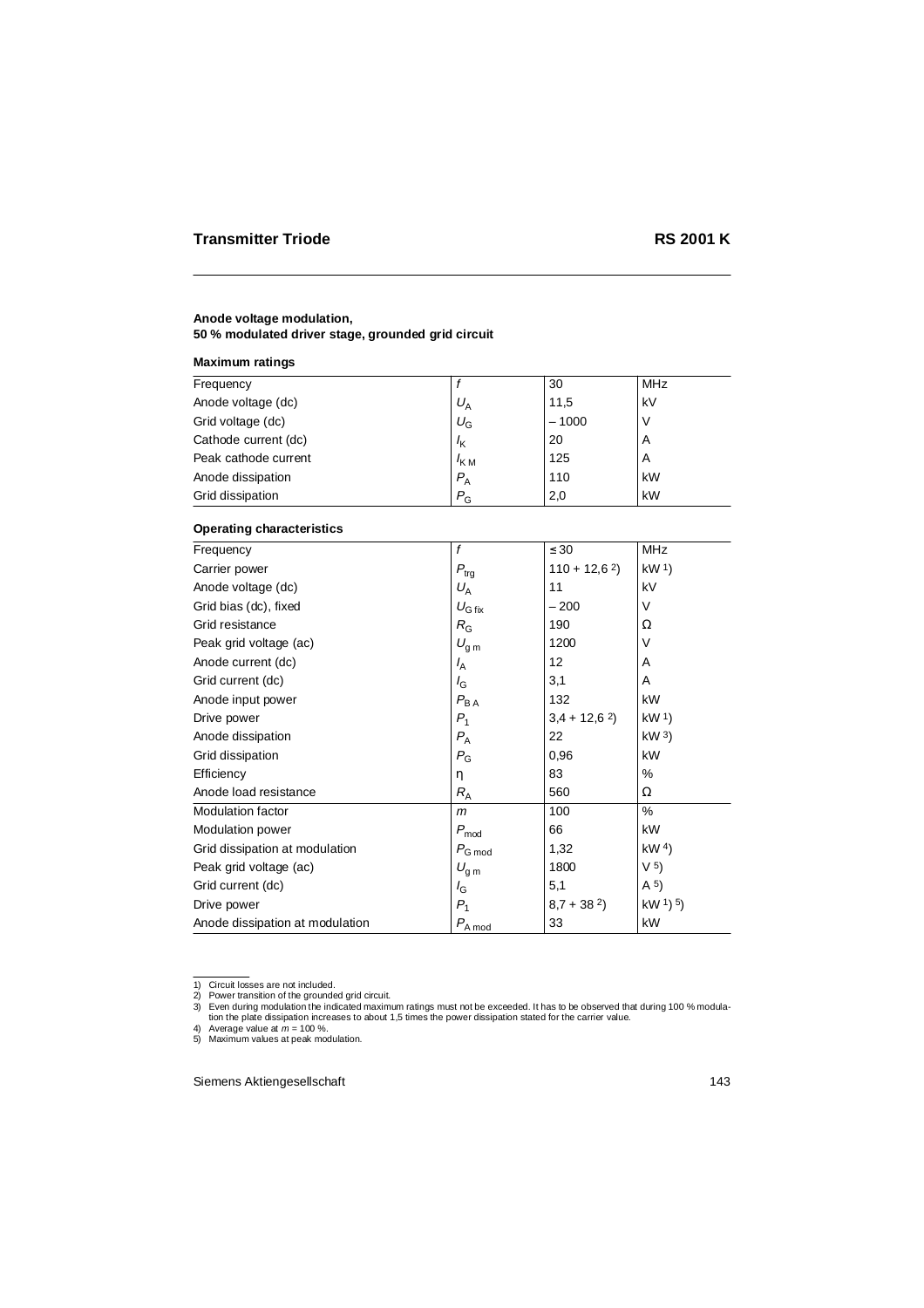# **AF amplifier and modulator, class B operation, 2 tubes in push-pull circuit**

## **Maximum ratings**

| Anode voltage (dc)   | $U_{\rm A}$      | 12     | kV |
|----------------------|------------------|--------|----|
| Grid voltage (dc)    | $U_{\rm G}$      | $-800$ |    |
| Cathode current (dc) | $l_{\mathsf{K}}$ | 25     | A  |
| Peak cathode current | $K$ M            | 80     | A  |
| Anode dissipation    | $P_{\rm A}$      | 110    | kW |
| Grid dissipation     | $P_{\rm G}$      | 2,0    | kW |

# **Operating characteristics** at modulator operation for

|                                               |                  |               | 300 kW          |                | 200 kW          |        |
|-----------------------------------------------|------------------|---------------|-----------------|----------------|-----------------|--------|
|                                               |                  |               | carrier power   |                | carrier power   |        |
| Output power                                  | P <sub>2</sub>   | $\Omega$      | 230             | 0              | 155             | kW     |
| Anode voltage (dc)                            | $U_A$            | 11            | 11              | 8,0            | 8,0             | kV     |
| Grid voltage (dc)                             | $U_{\rm G}$      | $-200$        | $-200$          | $-160$         | $-160$          | $\vee$ |
| Peak control grid voltage (ac)                |                  |               |                 |                |                 |        |
| between the 2 tubes                           | $U_{gg,m}$       | 0             | 1060            | 0              | 950             | V      |
| Anode current (dc)                            | $I_{\rm A}$      | $2 \times 2$  | $2 \times 15.1$ | $2 \times 1.2$ | $2 \times 14.3$ | A      |
| Grid current (dc)                             | $I_{\rm G}$      | 0             | $2 \times 2.6$  | 0              | $2 \times 2,6$  | A      |
| Peak grid current                             | $I_{\text{G M}}$ | 0             | $2 \times 13$   | 0              | $2 \times 13$   | A      |
| Anode input power                             | $P_{BA}$         | $2 \times 22$ | $2 \times 166$  | $2 \times 9.6$ | $2 \times 114$  | kW     |
| Drive power                                   | $P_1$            | 0             | $2 \times 1.3$  | 0              | $2 \times 1.2$  | kW     |
| Anode dissipation                             | $P_{\rm A}$      | $2 \times 22$ | $2 \times 51$   | $2 \times 9.6$ | $2 \times 36.5$ | kW     |
| Grid dissipation                              | $P_{G}$          | 0             | $2 \times 780$  | 0              | $2 \times 750$  | W      |
| Efficiency                                    | η                |               | 69,3            |                | 68              | %      |
| Effective load resistance<br>(anode to anode) | $R_{AA}$         |               | 870             |                | 670             | Ω      |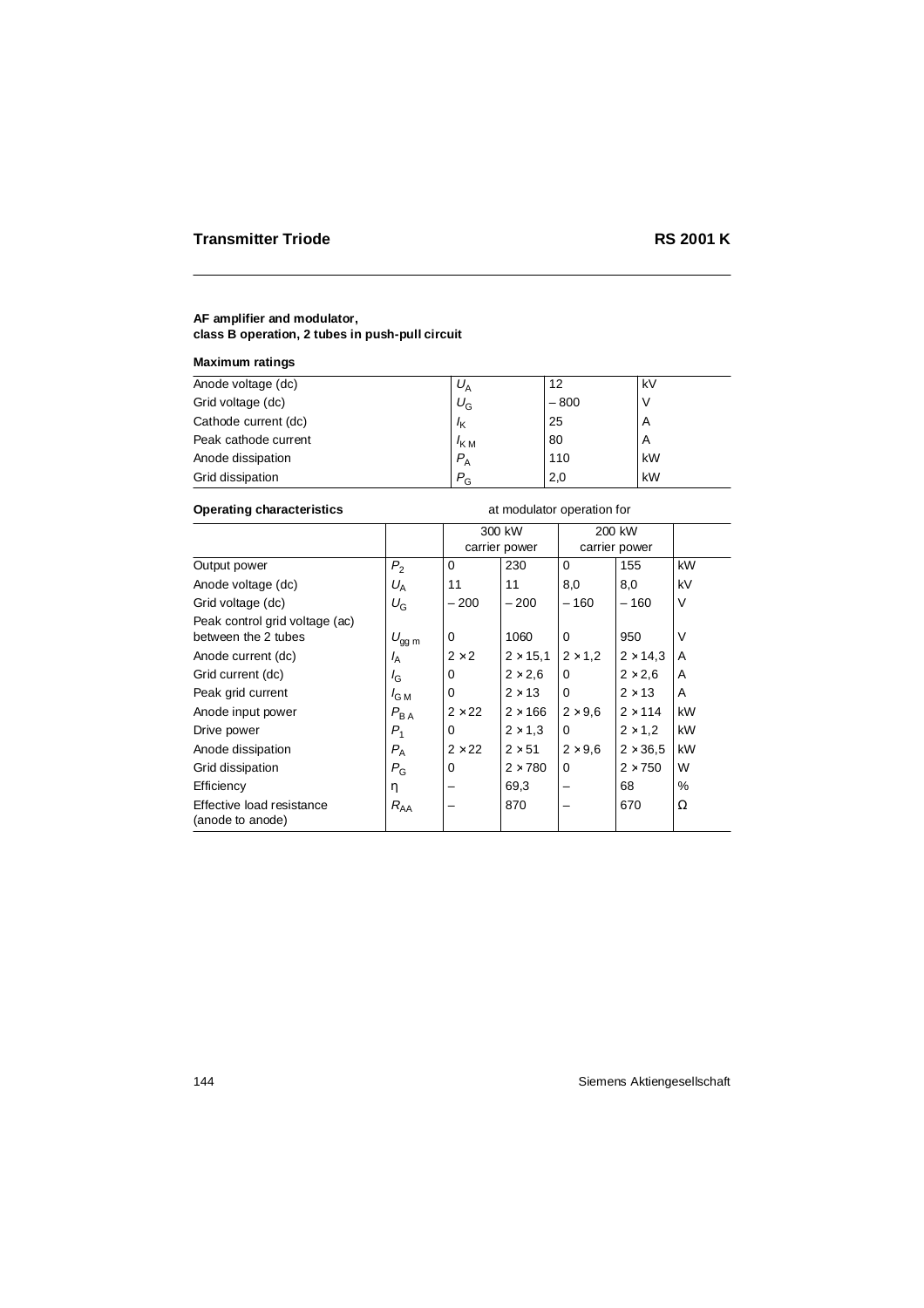#### **Tube mounting**

Axis vertical, anode down.

For connection of the cathode use the terminals listed under "Accessories".

For connecting the grid, M5 tapholes are provided at the grid terminal ring; knurled head screws are included in delivery.

#### **Maximum tube surface temperature**

The temperature of the glass and metal parts and of the cathode terminals must not exceed 220 °C at any point. At  $t > 10$  MHz an equally distributed slight air stream on the grid connector ring and the cathode terminal pins is required.

## **Vapor cooling**

| $P_{A max}$ = 110 kW                 |
|--------------------------------------|
|                                      |
| 114,5 kW                             |
| 6860 kJ/min (1640 kcal/min)          |
|                                      |
| approx. 2,7 l/min                    |
| approx. 3,1 l/min                    |
|                                      |
| approx. $4.5 \text{ m}^3/\text{min}$ |
| approx. $5,1 \text{ m}^3/\text{min}$ |
|                                      |

Detailed information on vapor cooling upon request. Please observe instructions on vapor cooling given under "Explanations on Technical Data".

#### **Safety precautions**

The section "Safety precautions" under "Explanations on Technical Data" describes how the tube is to be protected against damage due to electric overload or insufficient cooling. A copper wire with 0,26 mm diameter should be used to test the anode overcurrent trip circuit.

For protection against thermal anode overload the tube fuse RöSich4 is recommended. In conjunction with pull switch RöKt11 it disconnects the voltages at the tube in case of overload (see accessories).